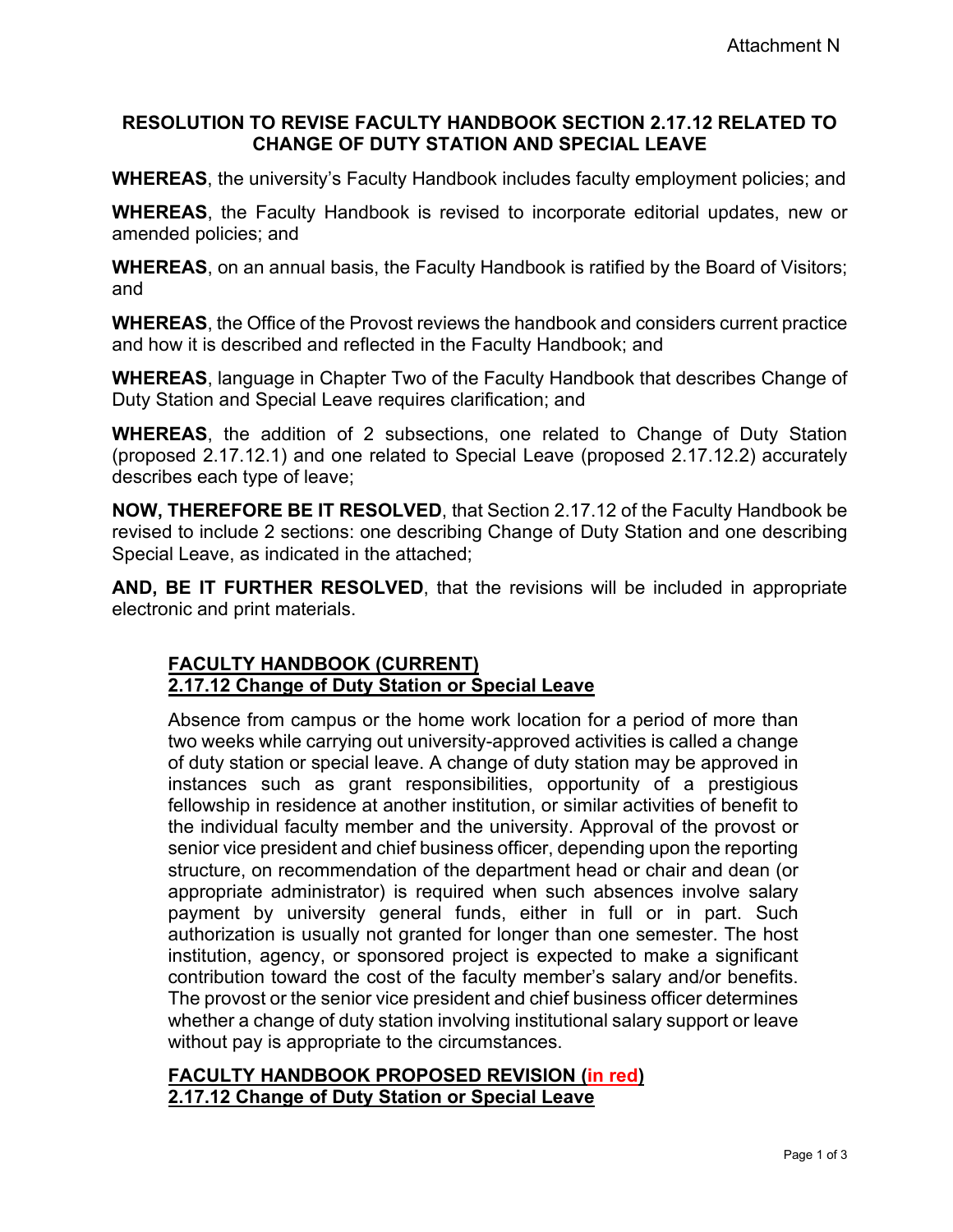Absence from campus or the home work location for a period of more than two weeks while carrying out university-approved activities is called a change of duty station or special leave.

### **2.17.12.1 Change of Duty Station**

A change of duty station may be approved in instances where a faculty member would be hosted by another institution or organization and undertake activities such as grant responsibilities, opportunity of a prestigious fellowship in residence at another institution, or similar activities of benefit to the individual faculty member and the university. Approval of the provost or senior vice president and chief business officer, depending upon the reporting structure, on recommendation of the department head or chair and dean (or appropriate administrator) is required. when such absences involve salary payment by university general funds, either in full or in part. Such authorization is usually not granted for longer than one semester. The host institution, agency, or sponsored project is expected to make a significant contribution toward the cost of the faculty member's salary and/or benefits. In certain circumstances, the provost or the senior vice president and chief business officer determines whether a change of duty station involving institutional salary support is appropriate. The provost or the senior vice president and chief business officer determines whether a change of duty station involving institutional salary support or leave without pay is appropriate to the circumstances.

Change of duty station requests for temporary remote work, where the faculty member is not affiliated with another institution or organization, may be approved on a very limited basis. Faculty members who are approved for a change of duty station for temporary remote work are expected to fulfill all assigned responsibilities including teaching, research and scholarly work, outreach, and service. Change of duty station requests for temporary remote work are usually not granted for longer than one year.

# **2.17.12.2 Special Leave**

A special leave may be approved in instances such as grant responsibilities, opportunity for a prestigious fellowship in residence at another institution, or similar activities of benefit to the individual faculty member and the university. Approval of the provost or senior vice president and chief business officer, depending upon the reporting structure, on recommendation of the department head or chair and dean (or appropriate administrator) is required when such absences involve salary payment by university general funds, either in full or in part. Such authorization is usually not granted for longer than one year semester. The host institution, agency, or sponsored project is expected to make a significant contribution toward the cost of the faculty member's salary and/or benefits. In addition to Special Leave, Study-Research Leave and Research Assignment Leave are available to tenured and continued-appointment faculty, and are described in detail in section 3.8, 3.9, 4.8, and 4.9 of this handbook.